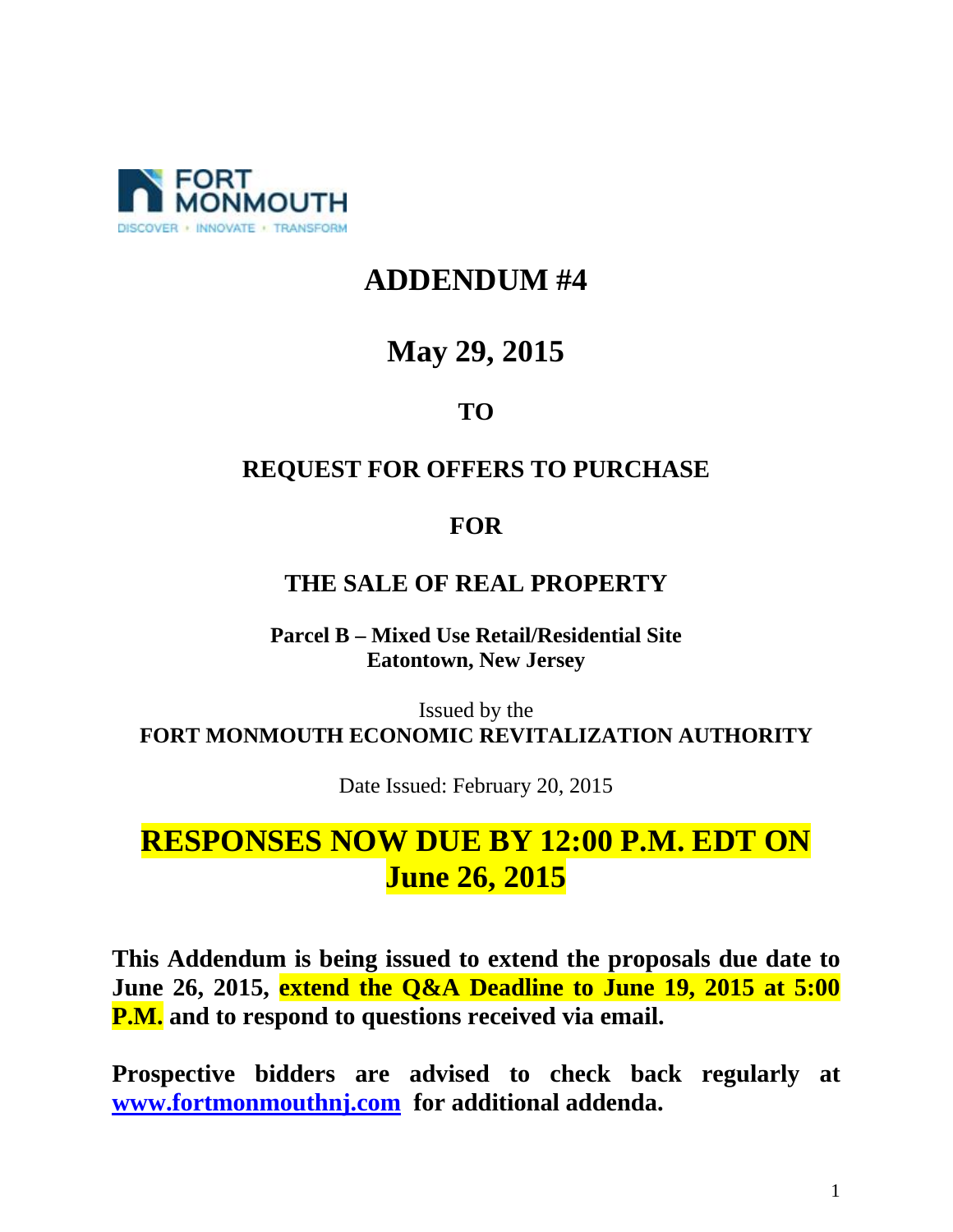#### **Questions and Answers**

1. **Q:** The Potential Purchaser is a single purpose limited liability company formed by two corporations pursuant to a joint venture agreement. The Potential Purchaser understands that it must complete a "Two-Year Chapter 51/Executive Order 117 Vendor Certification and Disclosure of Political Contributions" Form on behalf of the Potential Purchaser (as the "Business Entity") and on behalf of each of the corporations (as the "owners" of the single purpose limited liability company). Given that the New Jersey Department of Treasury has issued guidance in the form of Q&A on its website that compliance documentation is only required "one generation up" for ownership, it is the Potential Purchaser's understanding that the Potential Purchaser is not required to complete a "Two-Year Chapter 51/Executive Order 117 Vendor Certification and Disclosure of Political Contributions" Form on behalf of the owners of the corporations that own the single purpose limited liability company because those individuals are more than one level removed from the Potential Purchaser. Please confirm that the Potential Purchaser's understanding is correct.

**A: Potential Purchasers can rely on the Q&A posted on New Jersey Department of Treasury's website for this RFOTP. Your analysis appears to be correct. Ultimately, it will be the New Jersey Department of Treasury Chapter 51 Review Unit that will determine whether a potential purchaser is in compliance with the political campaign contribution restrictions.**

- **2. Q:** Does the RFOTP permit the Potential Purchaser to subcontract the management, leasing and development of Parcel B to a third party entity? **A: The Potential Purchaser is permitted to subcontract the management, leasing, and construction however, they cannot subcontract the development of the project to another entity.**
- 3. **Q:** Does anyone have as-built plans for both of the above structure? Dimensions? Building plans? Ceiling heights? Anything? **A: We do not have as-built plans. What we have can be downloaded at this link: https://njfmera.sharefile.com/download.aspx?id=5a97f2cae5854254**
- 4. **Q:** Have any hazardous building materials (HBM) surveys been performed on the buildings in Parcel B? Such surveys would hopefully include PCB, asbestos and lead paint locations, quantities and sample results. If so, can you please provide the survey(s), I have been unable to find any after searching the FMERA site and the PICA site. **A:** PCB - At present, there is only Non-PCB Class electrical equipment found at Parcel B Plus. The attached PCB document contains a history of PCB Class and PCB-Contaminated Class equipment use at Parcel B Plus dating back to 1989;

Asbestos - At present, the best source of information concerning asbestos at Parcel B Plus can be found in the FOST. The FOST documents can be found at the following link **https://njfmera.sharefile.com/d/de6816d23347474f**